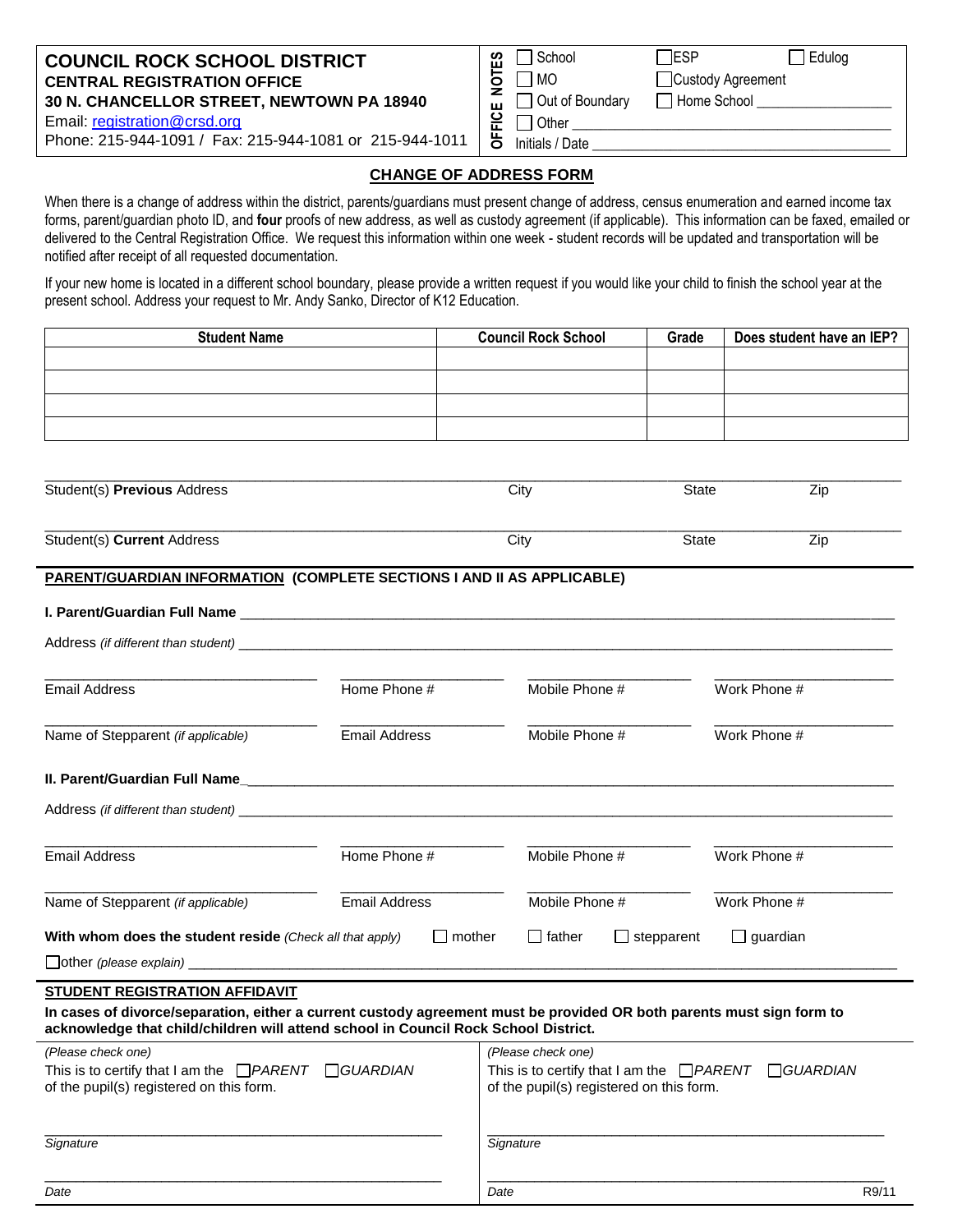# **COUNCIL ROCK SCHOOL DISTRICT**

Office Use: **Provided with Student Registration**

| <b>CENSUS ENUMERATION FORM</b>                                    |                                              |
|-------------------------------------------------------------------|----------------------------------------------|
| (Please Print)                                                    |                                              |
| Current                                                           |                                              |
| Former                                                            | Boro/Twp: __________________________________ |
| Do you: $\Box$ Own your home $\Box$ Rent (name of landlord $\Box$ |                                              |

How long have you been a resident at your current address? \_\_\_\_\_\_\_\_\_\_\_\_\_\_\_\_\_\_\_\_\_

### **PLEASE LIST ALL RESIDENTS OVER 18 YEARS OF AGE**

\*Failure to note occupation will result in being taxed at the highest rate

| Name (Last, First, Middle) | Date of Birth (Month/Day/Year) | <b>Total Years Education</b> |
|----------------------------|--------------------------------|------------------------------|
| *Occupation                | Employer                       | <b>Employer Address</b>      |
| Name (Last, First, Middle) | Date of Birth (Month/Day/Year) | <b>Total Years Education</b> |
| *Occupation                | Employer                       | <b>Employer Address</b>      |
| Name (Last, First, Middle) | Date of Birth (Month/Day/Year) | <b>Total Years Education</b> |
| *Occupation                | Employer                       | <b>Employer Address</b>      |
| Name (Last, First, Middle) | Date of Birth (Month/Day/Year) | <b>Total Years Education</b> |
| *Occupation                | Employer                       | <b>Employer Address</b>      |

### **PLEASE LIST ALL CHILDREN UNDER 18 LIVING AT YOUR ADDRESS (FROM OLDEST TO YOUNGEST)**

| Name (Last, First, Middle) | Sex | Date of Birth<br>(Month/Day/Year) | School | Grade |
|----------------------------|-----|-----------------------------------|--------|-------|
|                            |     |                                   |        |       |
|                            |     |                                   |        |       |
|                            |     |                                   |        |       |
|                            |     |                                   |        |       |

Please state intention of pre-school children to attend **public, private or parochial school** *THIS INFORMATION IS REQUIRED FROM ALL RESIDENTS OF COUNCIL ROCK SCHOOL DISTRICT*